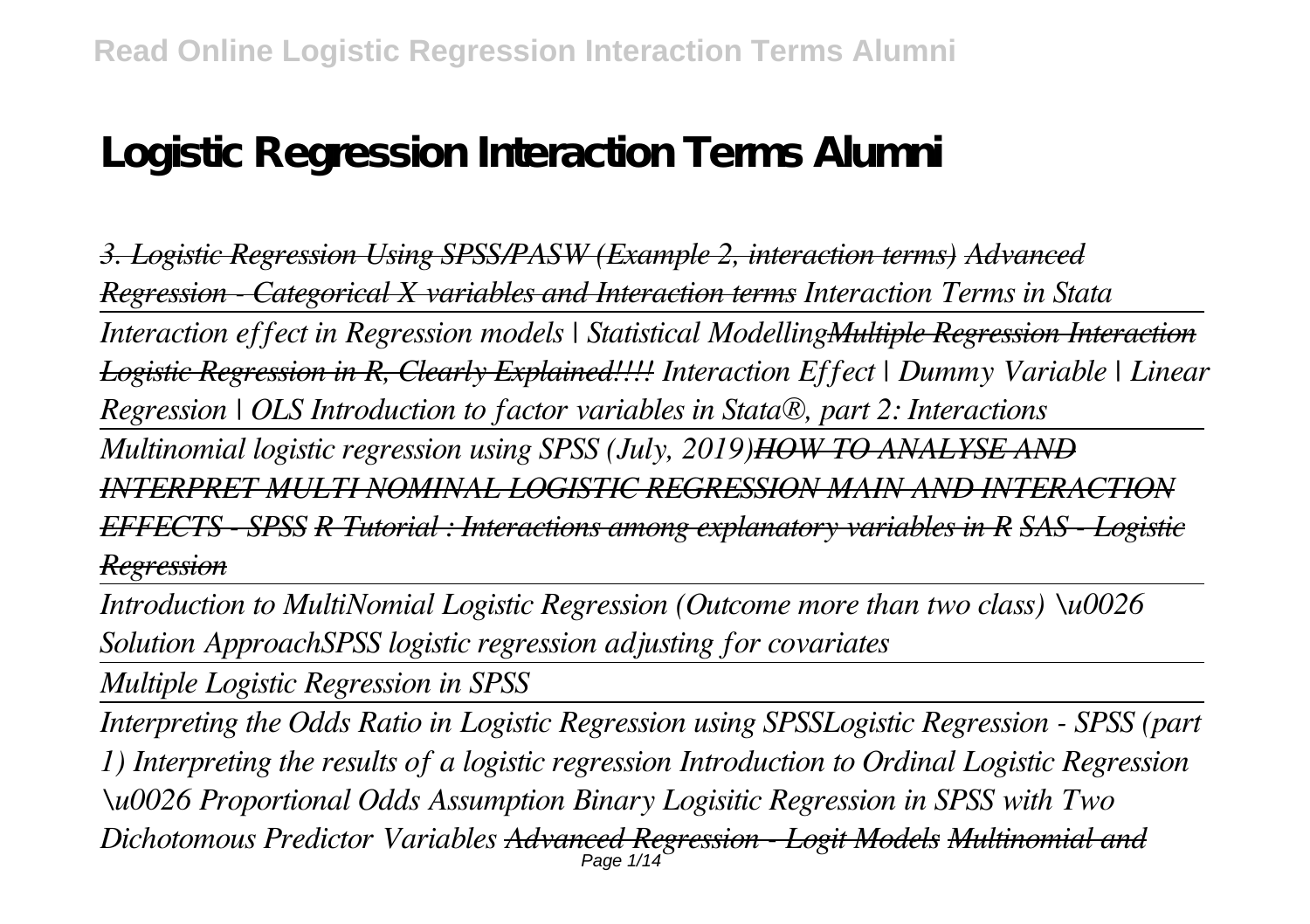*ordinal logistic regression using SPSS Logistic Regression with Stata Logistic Regression Part III | Statistics for Applied Epidemiology | Tutorial 8 Interaction Effects in Logit GLM Part 6: Interaction effects: How to interpret and identify them Logistic With Interaction Terms Interactions in Stata Continuous variables - interaction term interpretation Dummy variables - interaction terms explanation Logistic Regression Interaction Terms Alumni Alumni Interactions in Logistic Regression I For linear regression, with predictors X 1 and X 2 we saw that an interaction model is a model where the interpretation of the effect of X 1 depends on the value of X 2 and vice versa. I Exactly the same is true for logistic regression. I The simplest interaction models includes a predictor variable formed by multiplying two ordinary predictors: Logistic Regression: Interaction Terms -*

# *Logistic Regression Interaction Terms Alumni*

*that an interaction model is a model where the interpretation of the effect of X 1 depends on the value of X 2 and vice versa. I Exactly the same is true for logistic regression. I The simplest interaction models includes a predictor variable formed by multiplying two ordinary predictors: logit(P(Y = 1)) = 0 + 1 X 1 + 2 X 2 + 3 X 1 X 2 I Interaction term 2* 

#### *Logistic Regression: Interaction Terms*

*Computing Odds Ratio from Logistic Regression Coefficient. odds\_ratio = exp(b) Computing* Page 2/14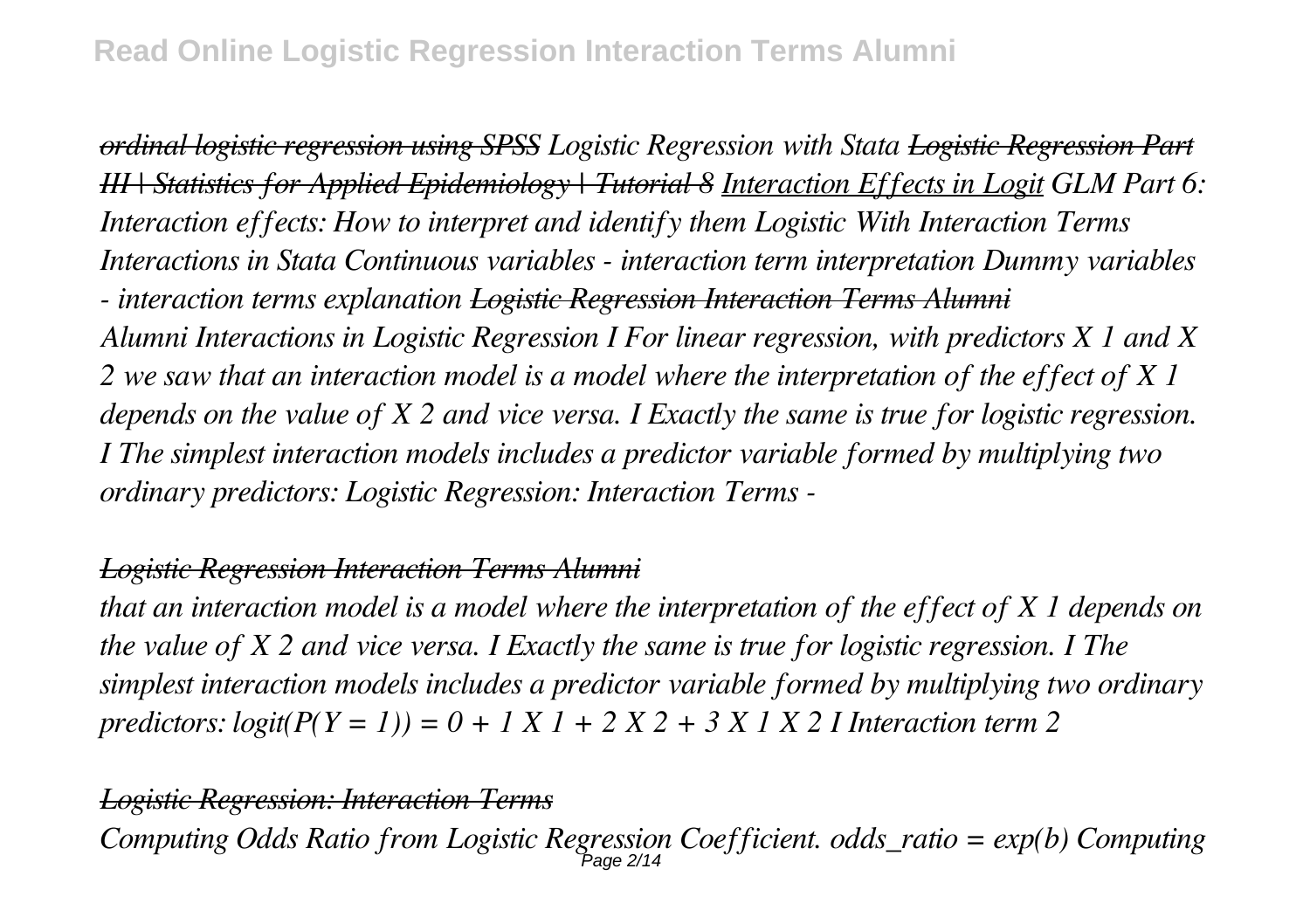*Probability from Logistic Regression Coefficients. probability = exp(Xb)/(1 + exp(Xb)) Where Xb is the linear predictor. About Logistic Regression. Logistic regression fits a maximum likelihood logit model.*

# *Deciphering Interactions in Logistic Regression*

*Download File PDF Logistic Regression Interaction Terms Alumni books here, we recognize that it can be one of the best books listed. It will have many fans from all countries readers. And exactly, this is it. You can truly tone that this stamp album is what we thought at first. skillfully now, lets intention for the supplementary logistic*

#### *Logistic Regression Interaction Terms Alumni*

*Now, let us assume the simple case where Y and X are binary variables taking values 0 or 1.When it comes to logistic regression, the interpretation of β₁differs as we are no longer looking at means. Recall that logistic regression has model log(E(Y|X)/(1-E(Y|X)) =*  $\beta_0$  *+*  $β<sub>1</sub>X$  or for simplification's sake,  $log(π/(1-π)) = β<sub>0</sub> + β<sub>1</sub>X$ .

#### *An Introduction to Logistic Regression for Categorical ...*

*Given below are the odds ratios produced by the logistic regression in STATA. Now we can see that one can not look at the interaction term alone and interpret the results. logistic* Page 3/14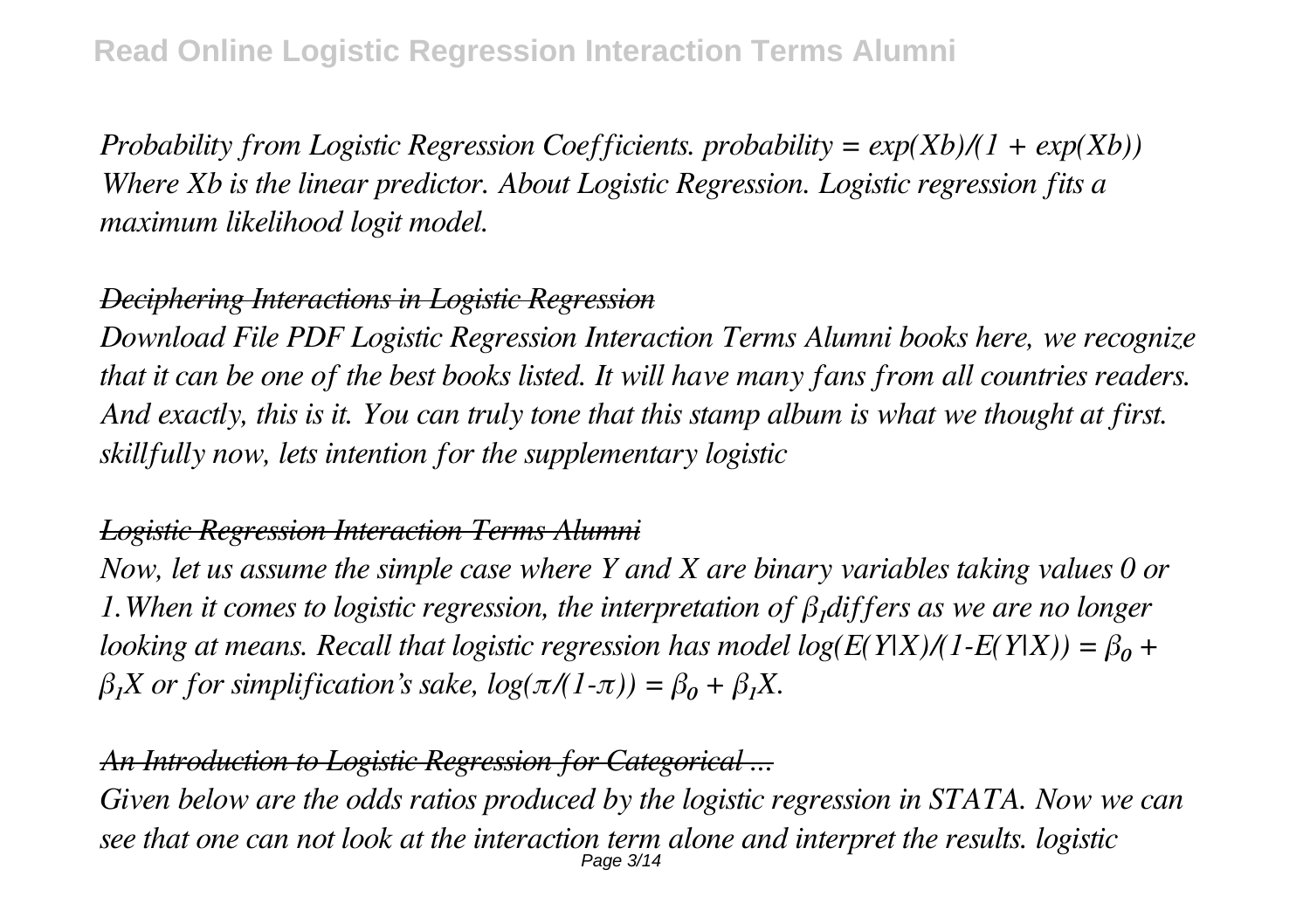# **Read Online Logistic Regression Interaction Terms Alumni**

*a1c\_test old\_old endo\_vis oldXendo Logistic regression Number of obs = 194772 LR chi2(3) = 1506.73*

#### *Interaction term vs. interaction effect in logistic and ...*

*Entering interaction terms to a logistic model. The masters of SPSS smile upon us, for adding interaction terms to a logistic regression model is remarkably easy in comparison to adding them to a multiple linear regression one! Circled in the image below is a button which is essentially the 'interaction' button and is marked as '>a\*b>'.*

# *4.13 Evaluating Interaction Effects - ReStore*

*It is tested by adding a term to the model in which the two predictor variables are multiplied. The regression equation will look like this: Height = B0 + B1\*Bacteria + B2\*Sun + B3\*Bacteria\*Sun. Adding an interaction term to a model drastically changes the interpretation of all the coefficients. If there were no interaction term, B1 would be interpreted as the unique effect of Bacteria on Height.*

#### *Interpreting Interactions in Regression - The Analysis Factor*

*The focus on multiplicative interaction is likely due to the statistical models which are used in such analyses (e.g. logistic regression) and the fact that the models employed immediately* Page 4/14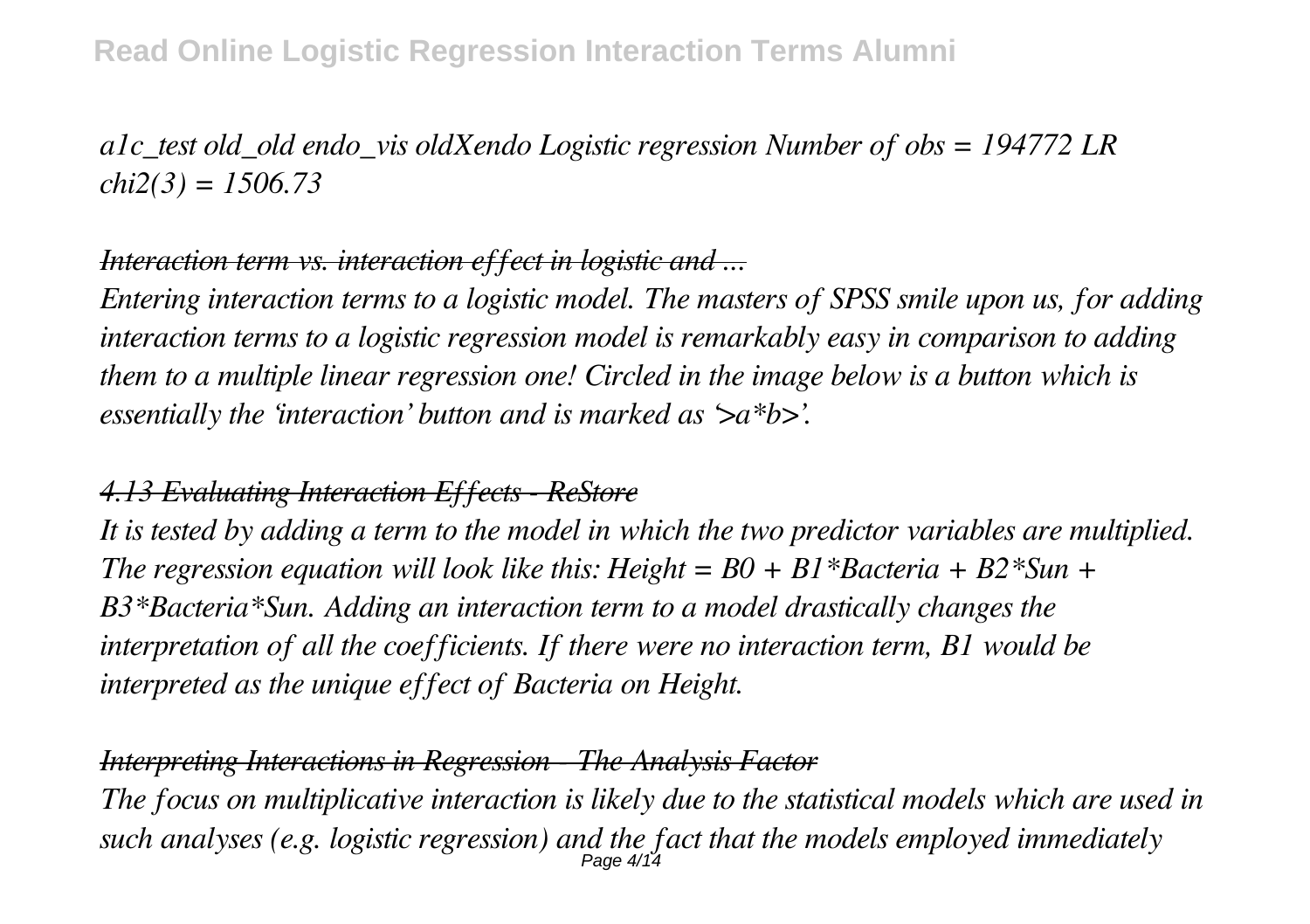*give interactions (and confidence intervals) on a multiplicative scale In general, if interaction are interest it is probably good to report*

# *An Introduction to Interaction Analysis*

*I am running a logistic regression and I need odds ratios and confidence limits for interaction terms using proc logistic. I am using the contrast statement but don't know if the matrix I have specified is right. For example, I am looking at the following interactions, 1) group\*age and 2) group\*se...*

# *Solved: proc logistic - odds ratio for interaction terms ...*

*In logistic regression in SPSS, the variable category coded with the larger number (in this case, "No") becomes the event for which our regression will predict odds. In other words, because the outcome "No" is coded as "2" in the dataset, the logistic regression will predict the odds of a respondent answering "No" to the question of whether or not they were enrolled in full ...*

# *Simple Logistic Regression: One Continuous Independent ...*

*Select one or more covariates. To include interaction terms, select all of the variables involved in the interaction and then select >a\*b>. To enter variables in groups (blocks), select* Page 5/14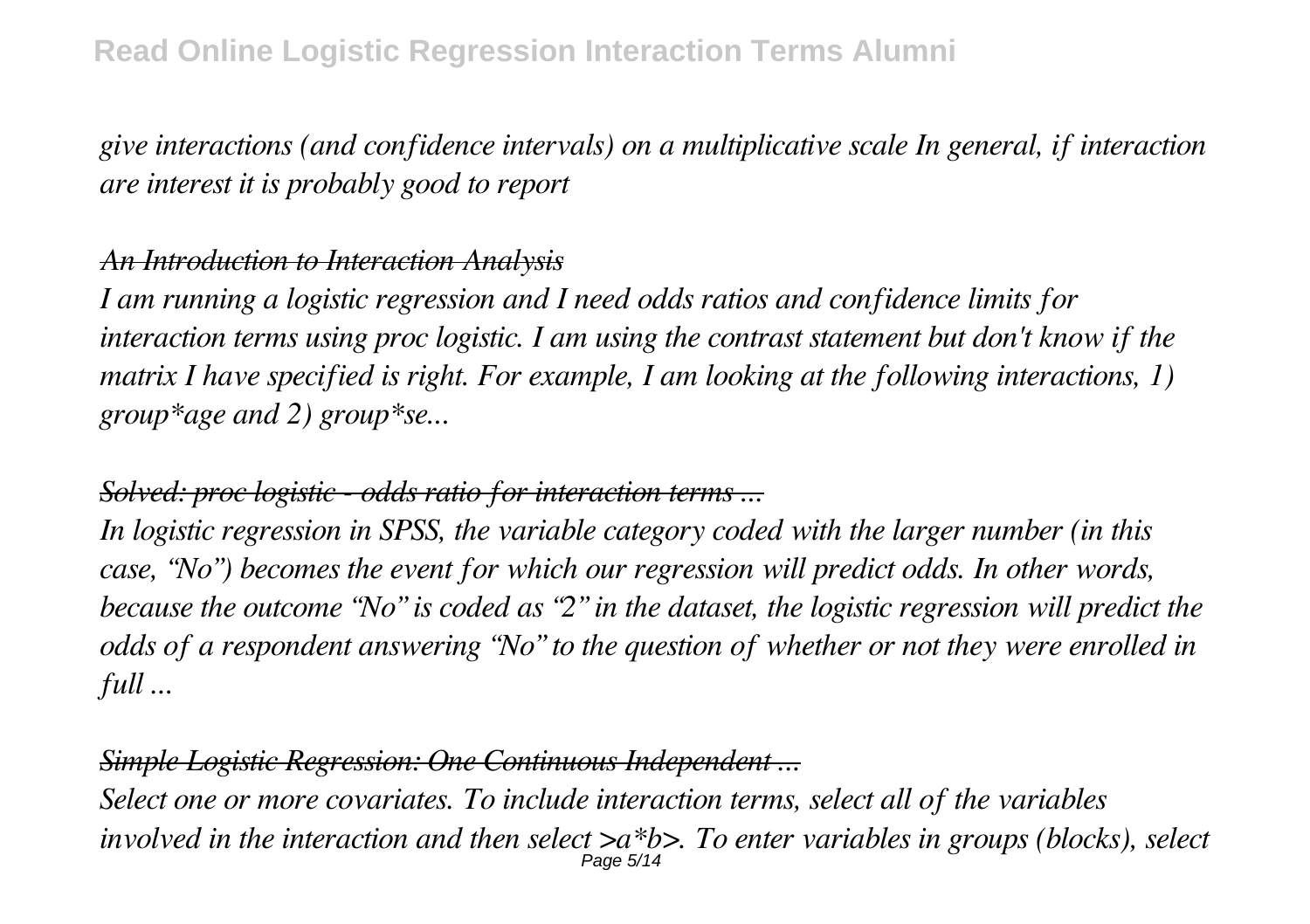*the covariates for a block, and click Next to specify a new block. Repeat until all blocks have been specified. Optionally, you can select cases for analysis. Choose a selection variable, and enter the rule criteria. This procedure pastes LOGISTIC REGRESSION command syntax.*

# *Logistic Regression - IBM*

*In regression and ANOVA, an interaction occurs when the effect of one independent variable on the dependent variable is different at different levels of another independent variable. When one or both of the independent variables is categorical, then two common strategies for dealing with interactions are stratifying and adding an interaction term.*

# *Peter Flom's statistics 101: Interactions with categorical ...*

*First, fit the logistic regression model. Unsurprisingly (since this is a made-up dataset), the interaction effect is significant when expressed in log-odds (0.46, 95% confidence interval: [0.08, 0.85], z = 2.38, p = 0.017): # Fit a logistic regression model m <-glm (cbind (Successes, Total-Successes) ~ AB \* CD, data = df, family = "binomial") summary (m) \$ coefficients*

*Jan Vanhove :: Interactions in logistic regression models This example provides estimates from logistic regression alongside those from log-Binomial*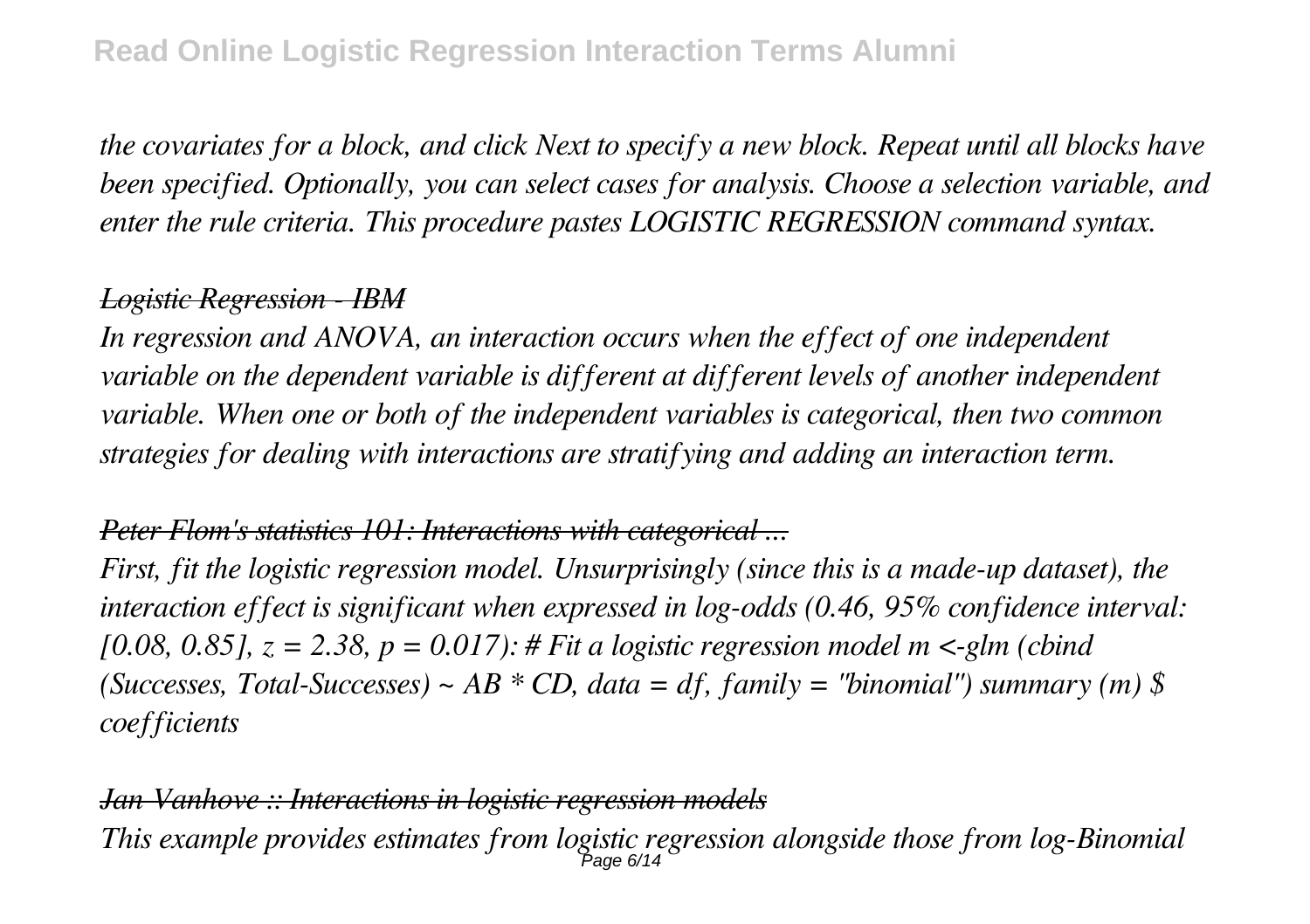*and Cox regression; convergence problems and robust variance estimates are also discussed. Hauksdottir A, Steineck G, Furst CJ, Valdimarsdottir U. Long-term harm of low preparedness for a wife's death from cancer–a population-based study of widowers 4-5 years after the loss.*

#### *Relative Risk Regression | Columbia Public Health*

*Sometimes, interaction is referred to as a cross-product term. This name for interaction helps us remember how to put the term in a regression model. We form the interaction term as the product of the variables representing the main effects. In our example, miles and time of day represent the main effects.*

*3. Logistic Regression Using SPSS/PASW (Example 2, interaction terms) Advanced Regression - Categorical X variables and Interaction terms Interaction Terms in Stata Interaction effect in Regression models | Statistical ModellingMultiple Regression Interaction Logistic Regression in R, Clearly Explained!!!! Interaction Effect | Dummy Variable | Linear Regression | OLS Introduction to factor variables in Stata®, part 2: Interactions Multinomial logistic regression using SPSS (July, 2019)HOW TO ANALYSE AND* Page 7/14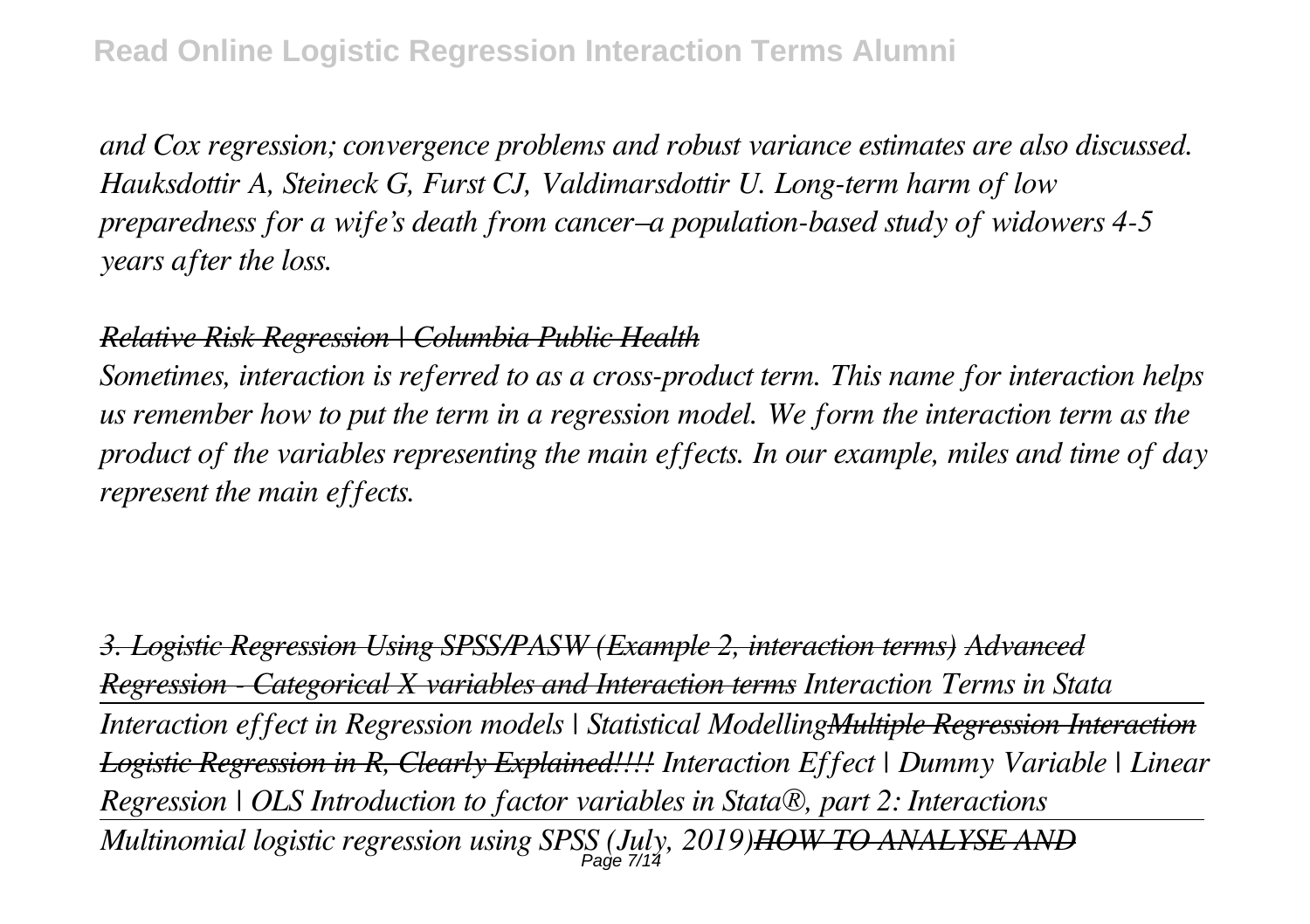# *INTERPRET MULTI NOMINAL LOGISTIC REGRESSION MAIN AND INTERACTION EFFECTS - SPSS R Tutorial : Interactions among explanatory variables in R SAS - Logistic Regression*

*Introduction to MultiNomial Logistic Regression (Outcome more than two class) \u0026 Solution ApproachSPSS logistic regression adjusting for covariates*

*Multiple Logistic Regression in SPSS*

*Interpreting the Odds Ratio in Logistic Regression using SPSSLogistic Regression - SPSS (part 1) Interpreting the results of a logistic regression Introduction to Ordinal Logistic Regression \u0026 Proportional Odds Assumption Binary Logisitic Regression in SPSS with Two Dichotomous Predictor Variables Advanced Regression - Logit Models Multinomial and ordinal logistic regression using SPSS Logistic Regression with Stata Logistic Regression Part III | Statistics for Applied Epidemiology | Tutorial 8 Interaction Effects in Logit GLM Part 6: Interaction effects: How to interpret and identify them Logistic With Interaction Terms Interactions in Stata Continuous variables - interaction term interpretation Dummy variables - interaction terms explanation Logistic Regression Interaction Terms Alumni Alumni Interactions in Logistic Regression I For linear regression, with predictors X 1 and X 2 we saw that an interaction model is a model where the interpretation of the effect of X 1 depends on the value of X 2 and vice versa. I Exactly the same is true for logistic regression. I The simplest interaction models includes a predictor variable formed by multiplying two* Page 8/14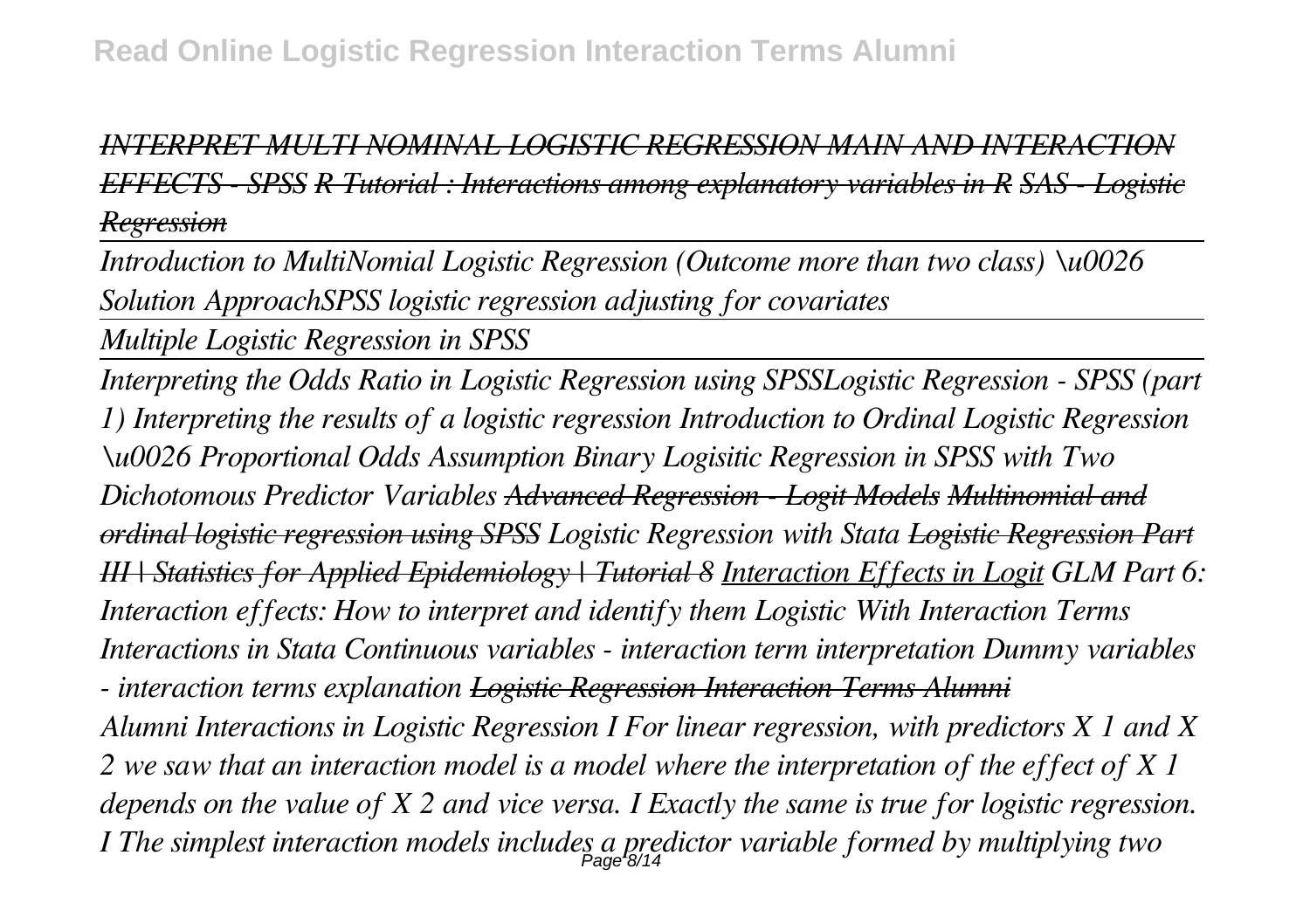*ordinary predictors: Logistic Regression: Interaction Terms -*

# *Logistic Regression Interaction Terms Alumni*

*that an interaction model is a model where the interpretation of the effect of X 1 depends on the value of X 2 and vice versa. I Exactly the same is true for logistic regression. I The simplest interaction models includes a predictor variable formed by multiplying two ordinary predictors: logit(P(Y = 1)) = 0 + 1 X 1 + 2 X 2 + 3 X 1 X 2 I Interaction term 2* 

#### *Logistic Regression: Interaction Terms*

*Computing Odds Ratio from Logistic Regression Coefficient. odds\_ratio = exp(b) Computing Probability from Logistic Regression Coefficients. probability = exp(Xb)/(1 + exp(Xb)) Where Xb is the linear predictor. About Logistic Regression. Logistic regression fits a maximum likelihood logit model.*

#### *Deciphering Interactions in Logistic Regression*

*Download File PDF Logistic Regression Interaction Terms Alumni books here, we recognize that it can be one of the best books listed. It will have many fans from all countries readers. And exactly, this is it. You can truly tone that this stamp album is what we thought at first. skillfully now, lets intention for the supplementary logistic* Page 9/14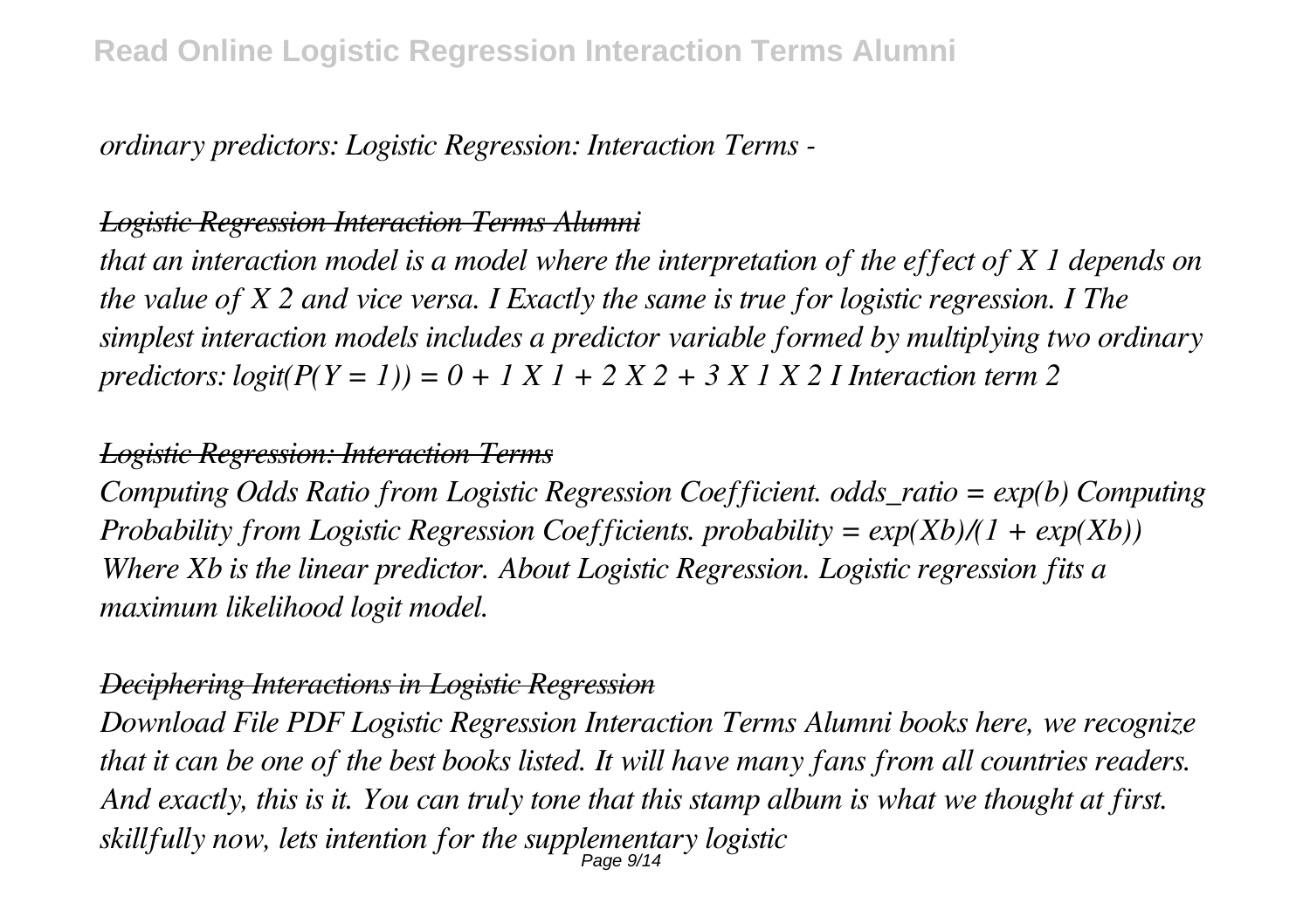# *Logistic Regression Interaction Terms Alumni*

*Now, let us assume the simple case where Y and X are binary variables taking values 0 or 1.When it comes to logistic regression, the interpretation of β₁differs as we are no longer looking at means. Recall that logistic regression has model log(E(Y|X)/(1-E(Y|X)) =*  $\beta_0$  *+*  $β<sub>1</sub>X$  or for simplification's sake,  $log(π/(1-π)) = β<sub>0</sub> + β<sub>1</sub>X$ .

# *An Introduction to Logistic Regression for Categorical ...*

*Given below are the odds ratios produced by the logistic regression in STATA. Now we can see that one can not look at the interaction term alone and interpret the results. logistic a1c\_test old\_old endo\_vis oldXendo Logistic regression Number of obs = 194772 LR chi2(3) = 1506.73*

# *Interaction term vs. interaction effect in logistic and ...*

*Entering interaction terms to a logistic model. The masters of SPSS smile upon us, for adding interaction terms to a logistic regression model is remarkably easy in comparison to adding them to a multiple linear regression one! Circled in the image below is a button which is essentially the 'interaction' button and is marked as '>a\*b>'.*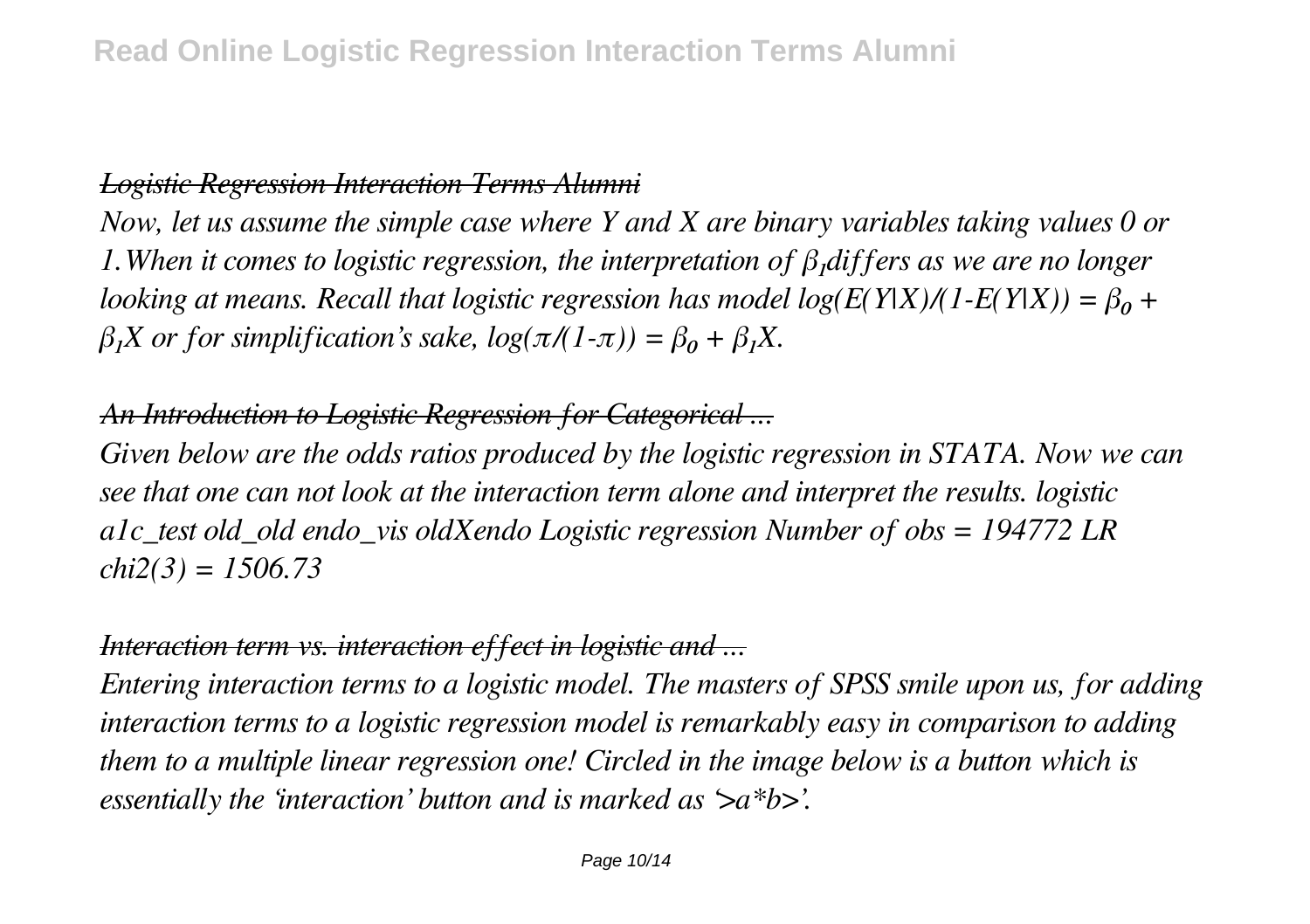# *4.13 Evaluating Interaction Effects - ReStore*

*It is tested by adding a term to the model in which the two predictor variables are multiplied. The regression equation will look like this: Height = B0 + B1\*Bacteria + B2\*Sun + B3\*Bacteria\*Sun. Adding an interaction term to a model drastically changes the interpretation of all the coefficients. If there were no interaction term, B1 would be interpreted as the unique effect of Bacteria on Height.*

# *Interpreting Interactions in Regression - The Analysis Factor*

*The focus on multiplicative interaction is likely due to the statistical models which are used in such analyses (e.g. logistic regression) and the fact that the models employed immediately give interactions (and confidence intervals) on a multiplicative scale In general, if interaction are interest it is probably good to report*

#### *An Introduction to Interaction Analysis*

*I am running a logistic regression and I need odds ratios and confidence limits for interaction terms using proc logistic. I am using the contrast statement but don't know if the matrix I have specified is right. For example, I am looking at the following interactions, 1) group\*age and 2) group\*se...*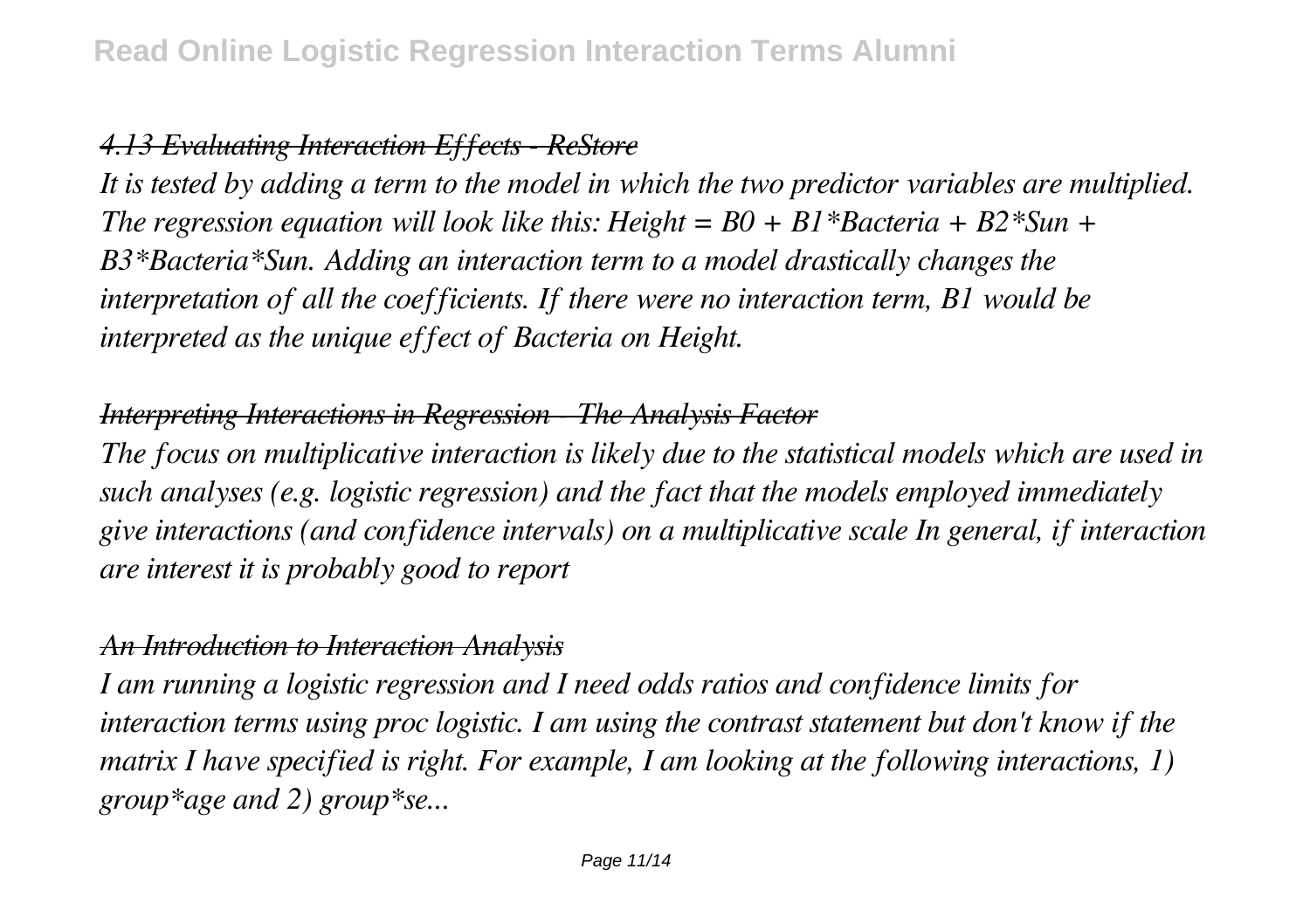# *Solved: proc logistic - odds ratio for interaction terms ...*

*In logistic regression in SPSS, the variable category coded with the larger number (in this case, "No") becomes the event for which our regression will predict odds. In other words, because the outcome "No" is coded as "2" in the dataset, the logistic regression will predict the odds of a respondent answering "No" to the question of whether or not they were enrolled in full ...*

# *Simple Logistic Regression: One Continuous Independent ...*

*Select one or more covariates. To include interaction terms, select all of the variables involved in the interaction and then select >a\*b>. To enter variables in groups (blocks), select the covariates for a block, and click Next to specify a new block. Repeat until all blocks have been specified. Optionally, you can select cases for analysis. Choose a selection variable, and enter the rule criteria. This procedure pastes LOGISTIC REGRESSION command syntax.*

#### *Logistic Regression - IBM*

*In regression and ANOVA, an interaction occurs when the effect of one independent variable on the dependent variable is different at different levels of another independent variable. When one or both of the independent variables is categorical, then two common strategies for dealing with interactions are stratifying and adding an interaction term.* Page 12/14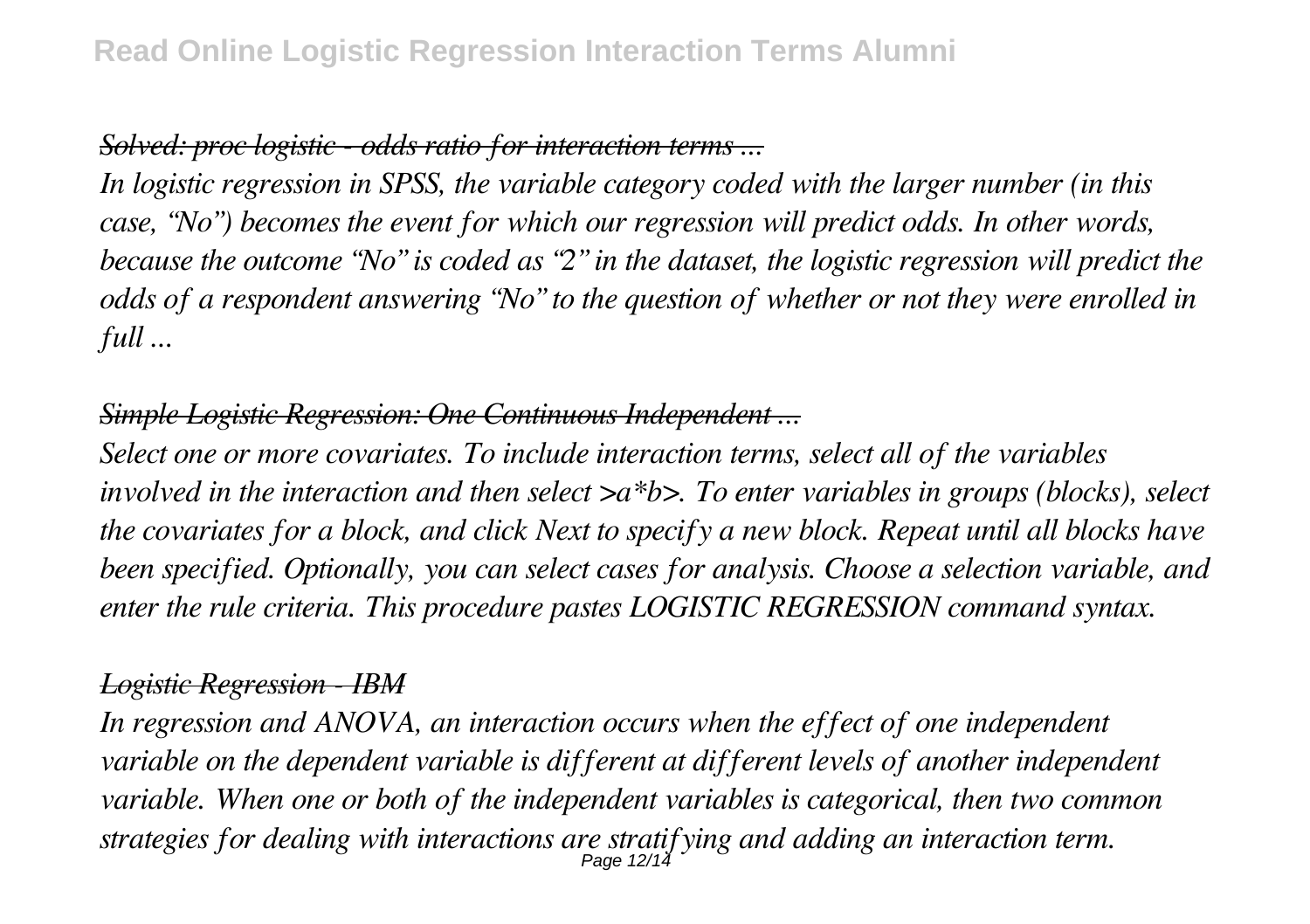# *Peter Flom's statistics 101: Interactions with categorical ...*

*First, fit the logistic regression model. Unsurprisingly (since this is a made-up dataset), the interaction effect is significant when expressed in log-odds (0.46, 95% confidence interval: [0.08, 0.85], z = 2.38, p = 0.017): # Fit a logistic regression model m <-glm (cbind (Successes, Total-Successes) ~ AB \* CD, data = df, family = "binomial") summary (m) \$ coefficients*

#### *Jan Vanhove :: Interactions in logistic regression models*

*This example provides estimates from logistic regression alongside those from log-Binomial and Cox regression; convergence problems and robust variance estimates are also discussed. Hauksdottir A, Steineck G, Furst CJ, Valdimarsdottir U. Long-term harm of low preparedness for a wife's death from cancer–a population-based study of widowers 4-5 years after the loss.*

#### *Relative Risk Regression | Columbia Public Health*

*Sometimes, interaction is referred to as a cross-product term. This name for interaction helps us remember how to put the term in a regression model. We form the interaction term as the product of the variables representing the main effects. In our example, miles and time of day* Page 13/14